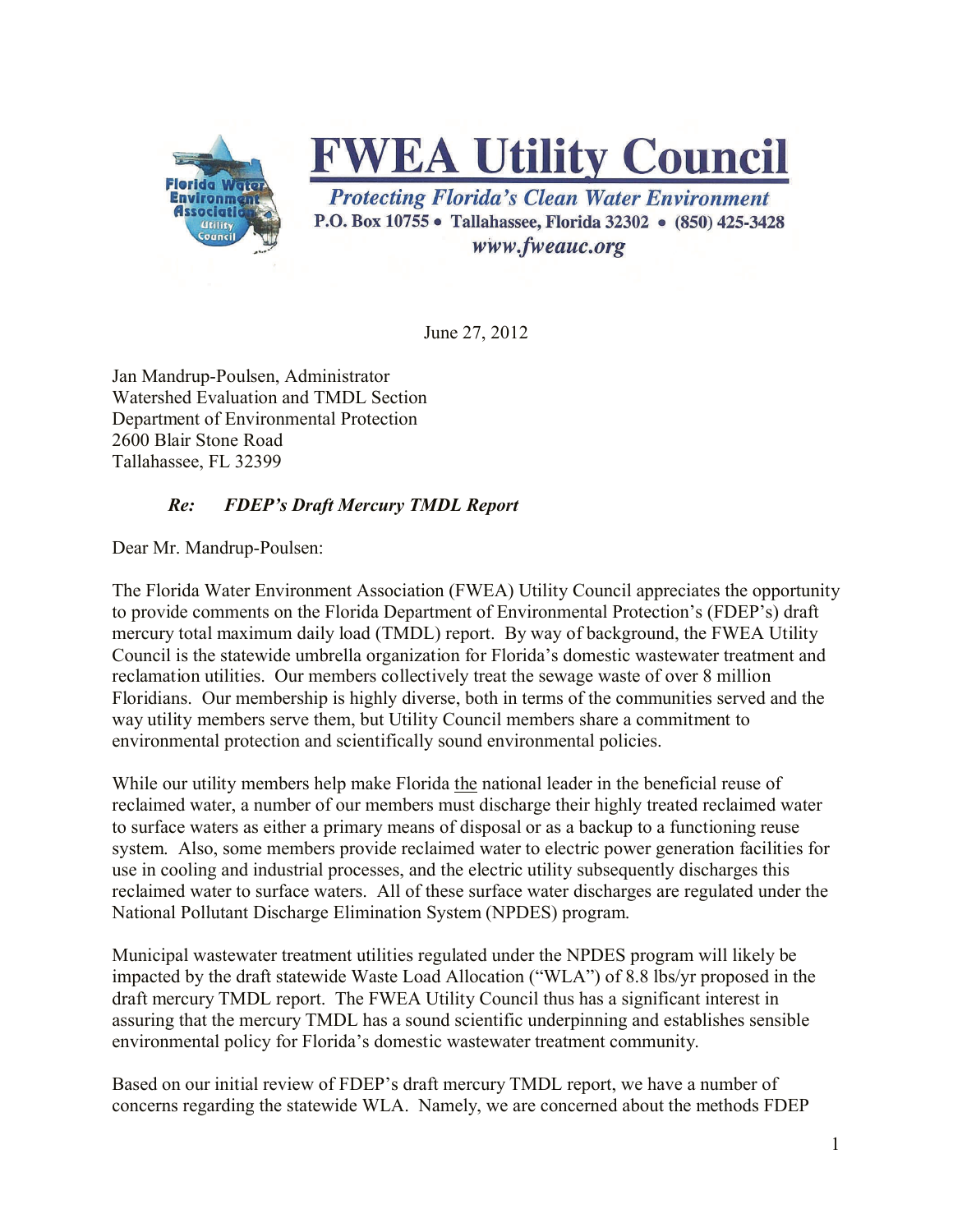used to derive the WLA and the absence of any apparent environmental benefits associated with its attainment. Despite the extremely low contribution of mercury to the environment from domestic wastewater treatment utilities, the WLA appears likely to impose extraordinarily burdensome and unnecessary mercury load reductions on Florida's domestic wastewater treatment sector.

## *The WLA is based on an arbitrary mercury water column concentration target.*

The draft TMDL report proposes a statewide WLA of 8.82 lbs/year. FDEP arrived at this WLA by multiplying the permitted flow rates of domestic wastewater treatment utilities and industrial facilities by a mercury water column concentration of 1.25 ng/L. The selection of the 8.82 lbs/year WLA and the1.25 ng/L water column target is critical to Utility Council members, because water quality based effluent limits must be "consistent with the assumptions and requirements" of the WLA.<sup>1</sup>

FDEP's decision to utilize1.25 ng/L as a water column target is curious. As an initial matter, this target is extraordinarily low and is best characterized as a trace level of mercury. In order to even detect 1.25 billionths of a gram of mercury in a liter of water, highly sensitive testing equipment must be used and rigorous testing protocols must be followed. As FDEP staff noted at public workshops, simply breathing on a test sample can drastically alter results when attempting to detect these trace levels.

The 1.25 ng/L mercury target is also wholly unrelated to (and substantially lower than) FDEP's adopted mercury water quality criteria of 12.0 ng/L for freshwater and 25.0 ng/L for marine water.<sup>2</sup> Rather than use these existing EPA-approved criteria, FDEP chose to derive a water quality target based on a series of highly speculative assumptions. First, FDEP assumes that drastic global reductions in mercury air emissions will be achieved at some point in the future (including from the world's largest anthropogenic sources, China and India). 3 Second, FDEP assumes that if the air emission reductions are indeed achieved, then mercury fish tissue concentrations of top predator fish species will be the desired mercury TMDL target of 0.3 mg/kg. Third, FDEP assumes that when this mercury fish tissue concentration is met, the water column concentration should be 1.25 ng/L. Fourth, FDEP assumes that all discharges to surface waters presently need to have effluent mercury concentrations at 1.25 ng/L to ensure that no fish exceeds the mercury TMDL's 0.3 mg/kg fish tissue concentration target (i.e. Florida waters have no assimilative capacity for mercury discharged to surface waters, regardless of the likely relative insignificance of point source discharges of mercury when compared to global atmospheric mercury sources).

Interestingly, FDEP seems to conclude that utilizing this series of assumptions is an acceptable approach, because the outcome is holding point sources to an effluent mercury concentration of 1.25 ng/L, which "should be more than sufficient for achieving the ambient water criteria." In other words, because FDEP's extremely low mercury target is several times lower than the

<sup>&</sup>lt;sup>1</sup> 40 C.F.R. § 122.44(d)(vii)(B).

<sup>&</sup>lt;sup>2</sup> Rule 62-302.530(41), F.A.C.

<sup>&</sup>lt;sup>3</sup> Draft mercury TMDL report at 20.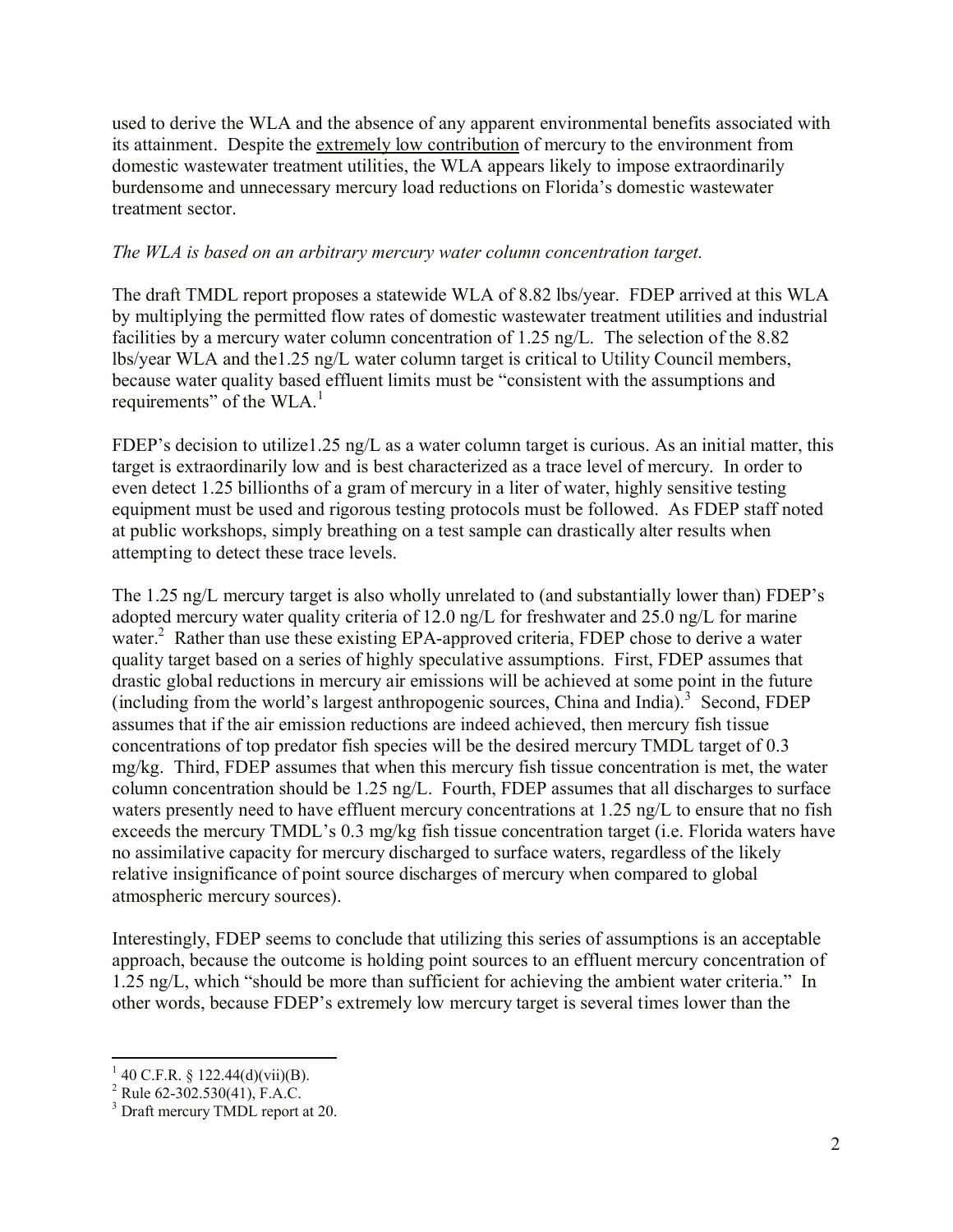state's actual adopted mercury water quality criteria, this approach must be ok. The law suggests otherwise.

Under the Clean Water Act, TMDLs must be "established at a level necessary to implement the applicable water quality standards."<sup>4</sup> Similarly, the Florida Watershed Restoration Act provides that the TMDL "calculation shall establish the amount of a pollutant that a water body or water body segment may receive from all sources without exceeding water quality standards"<sup>5</sup> The only water quality standards Florida has adopted for mercury are 12.0 ng/L for freshwater and 25.0 ng/L for marine water.<sup>6</sup> This TMDL is not implementing those criteria. Instead, the draft mercury TMDL report purports to implement the unadopted fish tissue target of 0.3 mg/kg via the unadopted water column target of 1.25 ng/L. This approach appears to directly contravene Clean Water Act and the Florida Watershed Restoration Act directives that TMDLs must implement and attain water quality standards.

In addition to this threshold legal flaw, there appears to be no linkage between this restrictive ambient water quality target and the goals of the mercury TMDL. FDEP's own draft mercury TMDL report states that "no relationship is observed when comparing total mercury in the water column to total mercury in fish tissues."<sup>7</sup> The draft TMDL report also provides no evidence of a correlation between elevated mercury levels (in surface waters or fish tissue) and proximity to point source discharges. This is unsurprising, since the research underlying FDEP's mercury TMDL report tends to correlate elevated anthropogenic mercury levels in the environment with global air emissions, not surface water discharges. Indeed, surface water discharges - particularly including discharges from domestic wastewater treatment utilities -- are generally assumed to be insignificant sources. Our analysis of discharge data from a collection of Florida domestic wastewater treatment utilities indicates that utilities are in fact a *de minimis* source.

Casting this information aside, FDEP derives a mercury target for point sources that implicitly assumes point sources are causing or contributing to exceedences of the unadopted 0.3 mg/kg fish tissue target and that Florida waters lack any assimilative capacity for point source discharges with mercury concentrations surpassing the unadopted 1.25 ng/L target. This is not sound environmental policy.

In setting TMDLs, FDEP is to ensure that its decisions are "scientifically based" and to "fairly and equitably allocate pollutant loads to both nonpoint and point sources."<sup>8</sup> FDEP's derivation and use of the 1.25 ng/L water column target falls short of this requirement. FDEP has not demonstrated that the discharge of mercury from domestic wastewater utilities or other point sources is environmentally relevant. Consequently, FDEP has not and cannot demonstrate that imposing a 1.25 ng/L mercury limit will benefit the environment,  $\frac{9}{1}$  much less help attain the draft mercury TMDL.

 $\overline{a}$ 

 $4$  33 U.S.C. § 1313(d)(1)(C) (emphasis added).

 $5 \S 403.067(6)(a)2, F.S.$  (emphasis added).

<sup>&</sup>lt;sup>6</sup> Draft mercury TMDL report at 4 ("Florida has not yet adopted criteria limiting the amounts of mercury in fish tissue.")

 $<sup>7</sup>$  Id. at 58.</sup>

 $8\$  403.067(1), F.S.

 $9$  FDEP has not even demonstrated that reducing point source discharges to 0.0 ng/L Hg would improve the environment.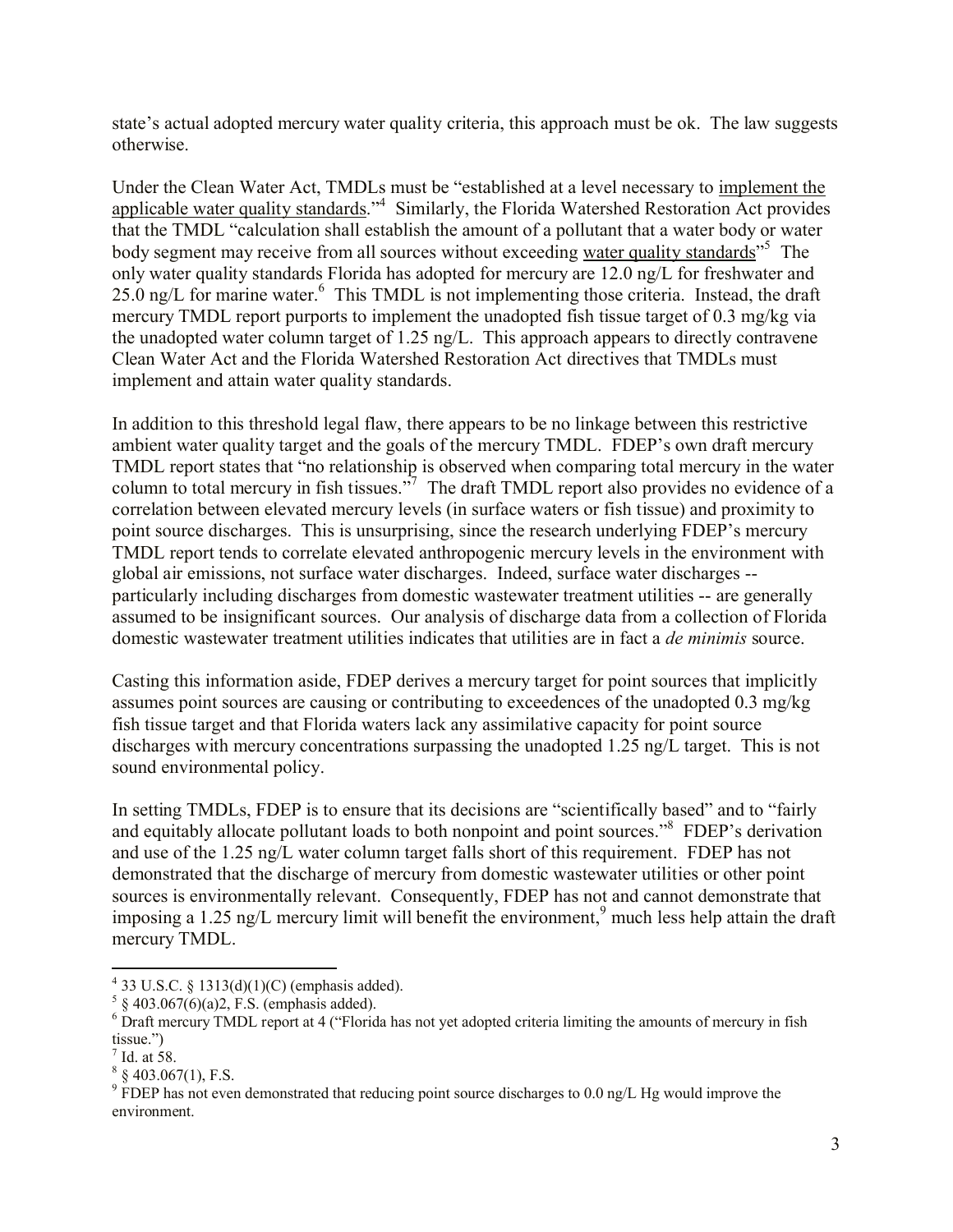FDEP must reconsider its decision to derive a WLA based on the 1.25 ng/L mercury water column target.

## *The WLA is based on an incorrect volumetric discharge target.*

The proposed statewide WLA of 8.82 lbs/year is based in part on the combined permitted flow rates of domestic wastewater treatment utilities (1353 MGD) and industrial facilities (785 MGD). The total permitted flow rate is 2138 MGD. This calculated flow rate is flawed.

The calculated flow rate of industrial facilities incorrectly excludes all power plant discharges, regardless of the nature of the discharge. Obviously, this exclusion would significantly impact the WLA allocation derived for point sources. Based on a conversation with a FDEP staffperson on June 19, 2012, it is our understanding that this error will be corrected and the calculated total flow rate will be revised. The FWEA Utility Council appreciates FDEP's acknowledgment of this error and commitment to correct it.

## *The WLA allocation appears to be divorced from the goals of the draft mercury TMDL.*

The draft mercury TMDL report includes no analysis as to whether the WLA will require reductions from municipal wastewater treatment utilities or any other point source discharges. Given the overall focus of the draft TMDL report on reducing global atmospheric deposition of mercury, there appears to be an implicit assumption that point source discharges (including domestic wastewater utilities) will not be impacted. At a recent rulemaking workshop, however, a Department representative acknowledged that he did not know whether or to what degree achieving the statewide WLA of 8.82 lbs/year would require a reduction in mercury discharges from point sources.

Based on our initial analysis, it appears likely that the combined discharges of a few nonmunicipal sources of wastewater will likely exceed the total WLA. Further, data voluntarily generated by a collection of Florida domestic wastewater treatment utilities demonstrates that reclaimed water discharges occasionally exceed the extraordinarily low 1.25 ng/L mercury target (even though all of the municipal utilities routinely achieve the state's adopted ambient water quality criteria for mercury). This information tends to indicate that the proposed terms of FDEP's draft mercury TMDL will require domestic wastewater utilities in Florida to reduce mercury levels in treated reclaimed water. Again, FDEP has not explained how these reductions would occur or what the attendant environmental benefits would be. At a minimum, this information would need to be generated when FDEP evaluates the regulatory costs of this mercury TMDL.<sup>10</sup>

The FWEA Utility Council appreciates the opportunity to provide these comments and hopes continue a dialogue with FDEP regarding this important regulatory issue to Florida's domestic wastewater treatment utility community.

 $\overline{a}$ <sup>10</sup> *See* § 120.541, F.S.